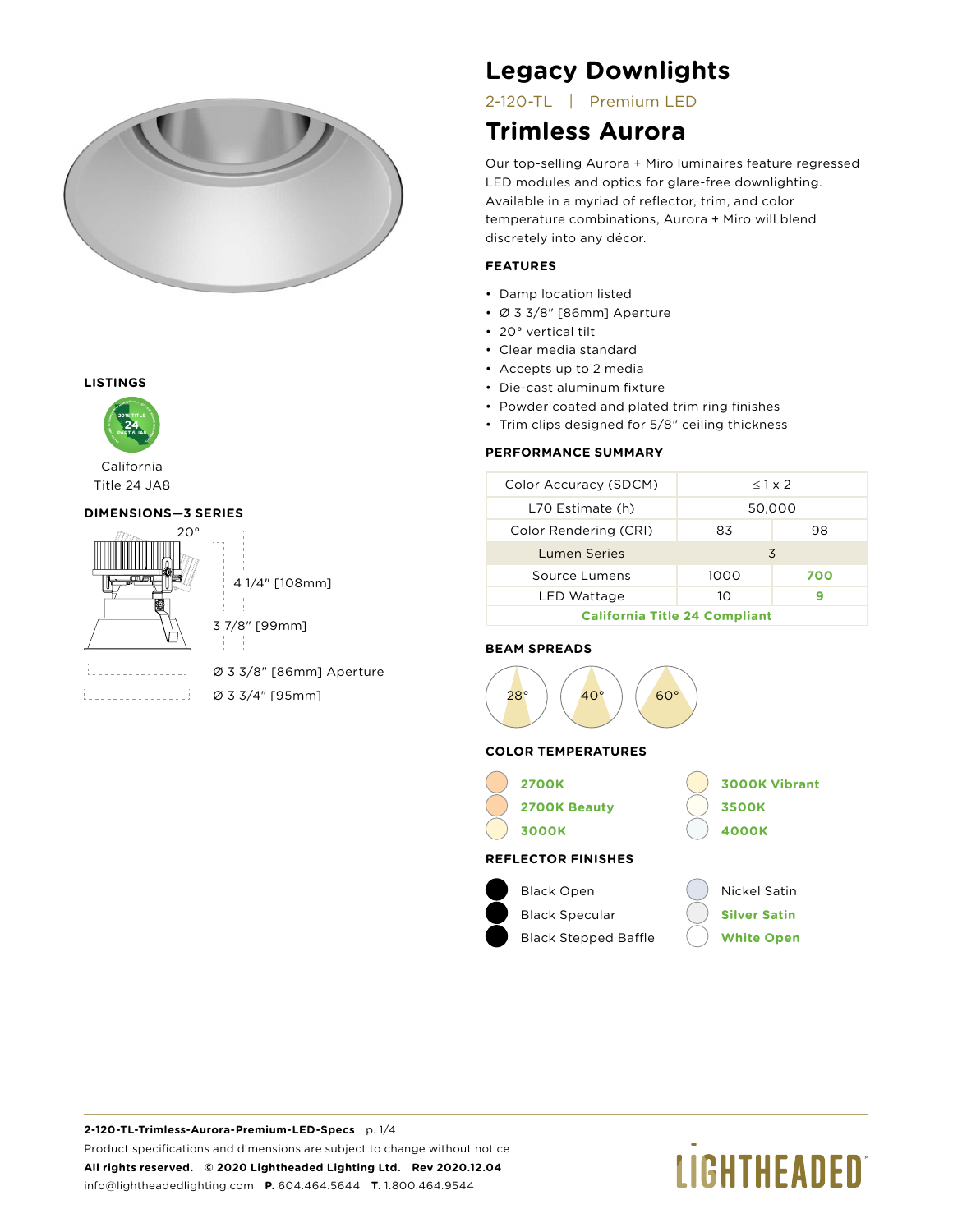## **Legacy Downlights**

2-120-TL | Premium LED

### **Trimless Aurora**

**TAG TYPE**

### **ORDER FORM**

### **1. TRIM**

**2-120-TL** Trimless Aurora **2-120-TLW** Wood Trimless Aurora

### **2. REFLECTOR FINISH**

**BA** Black Specular **BLO** Black Open **BLS** Black Stepped **NICS** Nickel Satin **SAS** Satin Silver **WHO** White Open

### **3. MODULE & BEAM SPREAD**

**XTM28** 28° Beam **XTM40** 40° Beam **XTM60** 60° Beam

### **4. COLOR TEMPERATURE**

**27** 2700K **30** 3000K **35** 3500K **40** 4000K **BM27** Beauty 2700K 1 **VB30** Vibrant 3000K

### **5. CRI, LUMENS, SERIES**

**8310** 83 CRI, 1000lm, 3 Series **9807** 98 CRI, 700lm, 3 Series

### **6. OPTIONAL MEDIA (2 MAXIMUM)**

**CL** Clear **EL** Elongating **FRO** Frosted **HC** Honeycomb **PER** Perimeter Frosted **SL** Solite Softening **SPDL** Spread

### **NOTES**

**1** BM27 beauty color temperature is only available in 9807 CRI, lumens, series.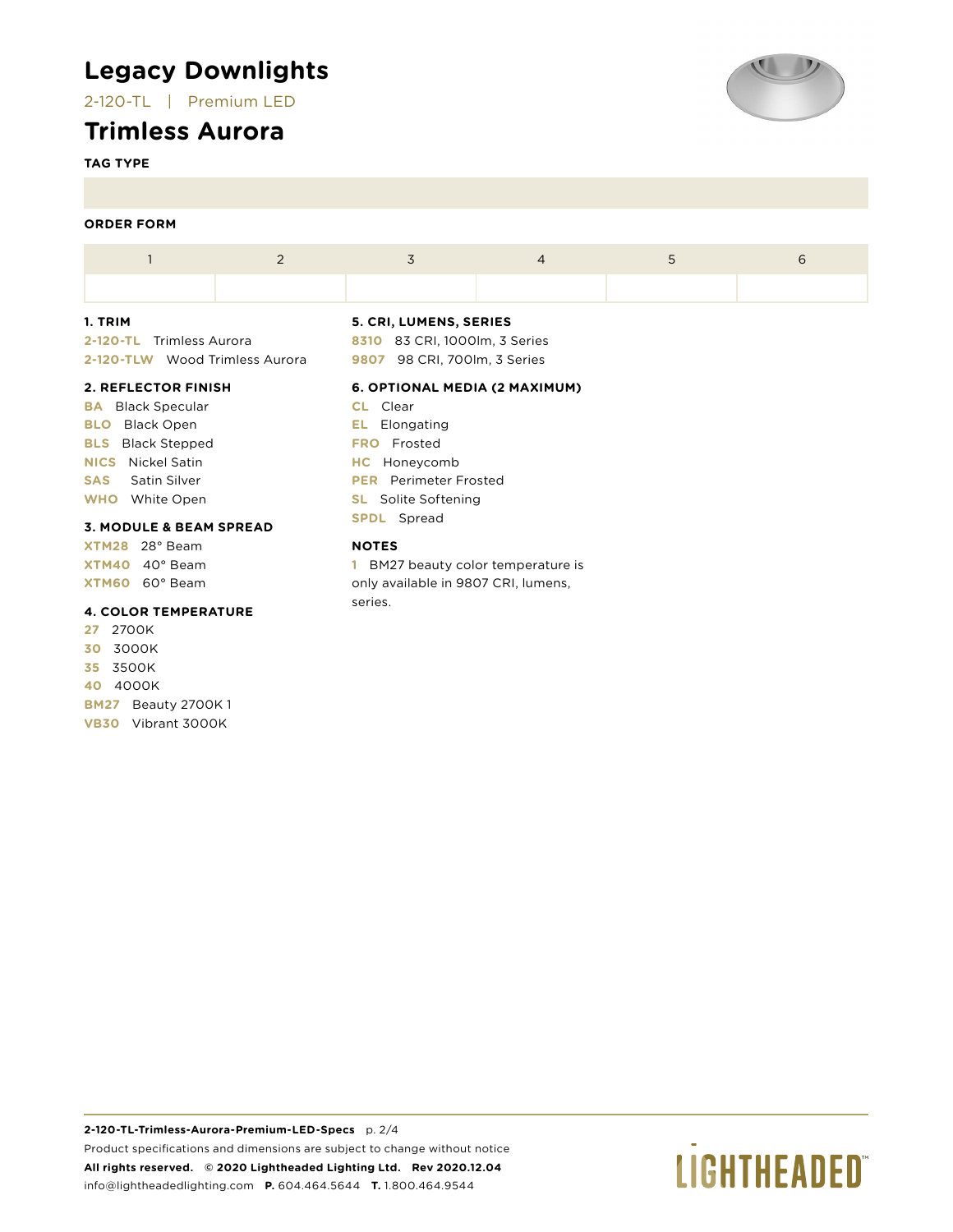### **PHOTOMETRIC DATA**

### **CONVERSION CHART**

|               |      | CCT / MULTIPLIER |       |       |       |                             |  |
|---------------|------|------------------|-------|-------|-------|-----------------------------|--|
| CRI<br>LUMENS |      | 2700K            | 3000K | 3500K | 4000K | <b>TYPICAL SYSTEM POWER</b> |  |
| 83            | 1000 | ' (Baseline)     |       |       | 13W   |                             |  |
| 98            | 700  | 0.72             |       |       | 12W   |                             |  |

### **3 SERIES, 40° BEAM, 3000K, 83 CRI, 1000 LUMENS**

Report: L08133501 Trim Model: 2-120-TL-SAS-XTM40-30-8310 Efficacy: 75lm/W System Power: 12.8 W Lumen: 964lm

### **OUTPUT**

| <b>DISTANCE</b> |     | <b>BEAM DIAMETER</b> |      | <b>OUTPUT</b> |            |
|-----------------|-----|----------------------|------|---------------|------------|
| FT.             | M   | F1                   | M    | FC.           | <b>LUX</b> |
| 6               | 1.8 | 5.1                  | 1.55 | 41.6          | 447.6      |
| 8               | 2.4 | 6.8                  | 2.07 | 23.4          | 251.8      |
| 10              | 3.0 | 8.5                  | 2.59 | 15.0          | 161.1      |
| 12              | 3.7 | 10.2                 | 3.11 | 10.4          | 111.9      |
| 14              | 4.3 | 11.9                 | 3.63 | 7.6           | 82.2       |
| 16              | 4.9 | 13.6                 | 4.15 | 5.8           | 62.9       |

### **3 SERIES, 60° BEAM, 3000K, 83 CRI, 1000 LUMENS**

Report: L08133502R01 Trim Model: 2-120-TL-SAS-XTM60-30-8310 Efficacy: 67lm/W System Power: 12.8 W Lumen: 860lm

### **OUTPUT**

| <b>DISTANCE</b> |     | <b>BEAM DIAMETER</b> |      | OUTPUT |            |
|-----------------|-----|----------------------|------|--------|------------|
| FΤ              | M   | FΤ                   | M    | FC     | <b>LUX</b> |
| 6               | 1.8 | 6.9                  | 2.10 | 27.8   | 298.7      |
| 8               | 2.4 | 9.2                  | 2.80 | 15.6   | 168.0      |
| 10              | 3.0 | 11.5                 | 3.51 | 10.0   | 107.5      |
| 12              | 3.7 | 13.9                 | 4.24 | 6.9    | 74.7       |
| 14              | 4.3 | 16.2                 | 4.94 | 5.1    | 54.9       |
| 16              | 4.9 | 18.5                 | 5.64 | 3.9    | 42.0       |